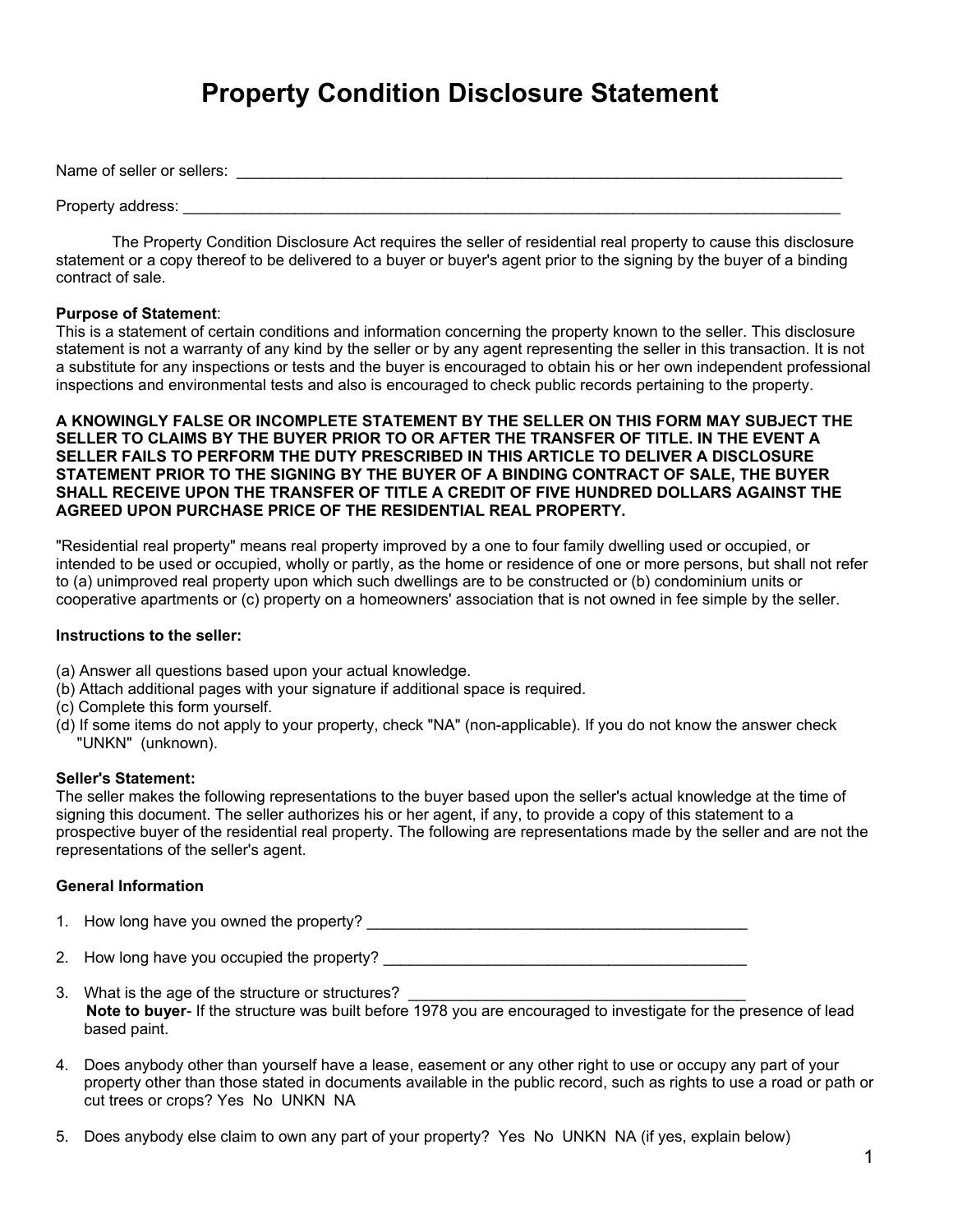- 6. Has anyone denied you access to the property or made a formal legal claim challenging your title to the property? Yes No UNKN NA (if yes, explain below)
- 7. Are there any features of the property shared in common with adjoining land owners or a homeowners association, such as walls, fences or driveways? Yes No UNKN NA (if yes describe below)
- 8. Are there any electric or gas utility surcharges for line extensions, special assessments or homeowner or other association fees that apply to the property? Yes No UNKN NA (if yes, explain below)
- 9. Are there certificates of occupancy related to the property? Yes No UNKN NA (if no, explain below)

## **Environmental**

**Note to Seller** - In this section, you will be asked questions regarding petroleum products and hazardous or toxic substances that you know to have been spilled, leaked or otherwise been released on the property or from the property onto any other property. Petroleum products may include, but are not limited to, gasoline, diesel fuel, home heating fuel, and lubricants. Hazardous or toxic substances are products that could pose short- or long-term danger to personal health or the environment if they are not properly disposed of, applied or stored. These include, but are not limited to, fertilizers, pesticides and insecticides, paint including paint thinner, varnish remover and wood preservatives, treated wood, construction materials such as asphalt and roofing materials, antifreeze and other automotive products, batteries, cleaning solvents including septic tank cleaners, household cleaners and pool chemicals and products containing mercury and lead.

**Note to Buyer** - If contamination of this property from petroleum products and/or hazardous or toxic substances is a concern to you, you are urged to consider soil and groundwater testing of this property.

- 10. Is any or all of the property located in a designated floodplain? Yes No UNKN NA (if yes, explain below)
- 11. Is any or all of the property located in a designated wetland? Yes No UNKN NA (if yes, explain below)
- 12. Is the property located in an agricultural district? Yes No UNKN NA (if yes, explain below)
- 13. Was the property ever the site of a landfill? Yes No UNKN NA (if yes, explain below)
- 14. Are there or have there ever been fuel storage tanks above or below the ground on the property? Yes No UNKN NA

If yes, are they currently in use? Yes No UNKN NA Location(s) \_\_\_\_\_\_\_\_\_\_\_\_\_\_\_\_\_\_\_\_\_\_\_ Are they leaking or have they ever leaked? Yes No UNKN NA (if yes, explain below)

- 15. Is there asbestos in the structure? Yes No UNKN NA (if yes, state location or locations below)
- 16. Is lead plumbing present? Yes No UNKN NA (if yes, state location or locations below)
- 17. Has a radon test been done? Yes No UNKN NA (if yes, attach a copy of the report)
- 18. Has motor fuel, motor oil, home heating fuel, lubricating oil or any other petroleum product, methane gas, or any hazardous or toxic substance spilled, leaked or otherwise been released on the property or from the property onto any other property? Yes No UNKN NA (if yes, describe below)
- 19. Has the property been tested for the presence of motor fuel, motor oil, home heating fuel, lubricating oil, or any other petroleum product, methane gas, or any hazardous or toxic substance? Yes No UNKN NA (if yes, attach report(s))

## **Structural**

20. Is there any rot or water damage to the structure or structures? Yes No UNKN NA (if yes, explain below)

- 21. Is there any fire or smoke damage to the structure or structures? Yes No UNKN NA (if yes, explain below)
- 22. Is there any termite, insect, rodent or pest infestation or damage? Yes No UNKN NA (if yes, explain below)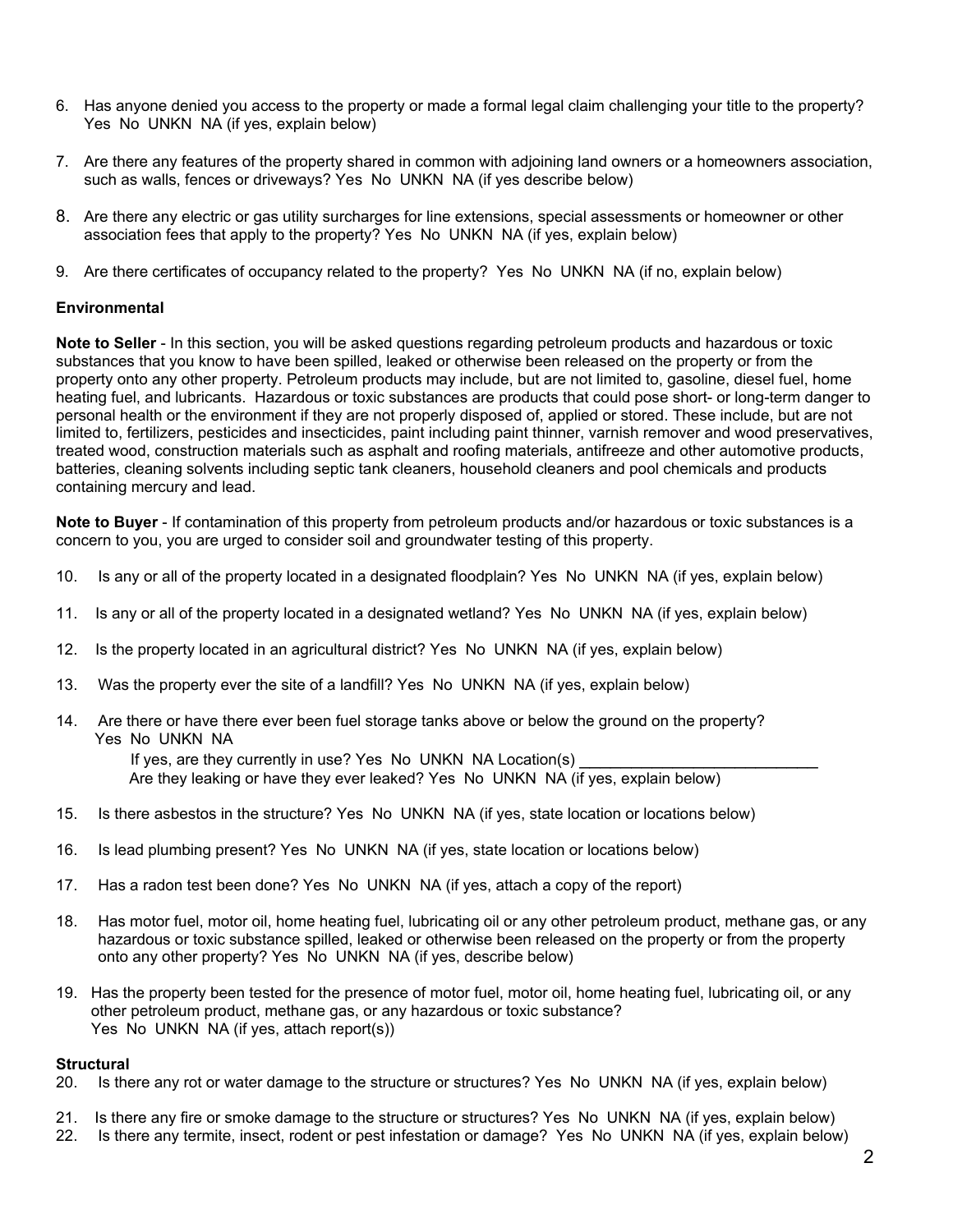- 23. Has the property been tested for termite, insect, rodent or pest infestation or damage? Yes No UNKN NA (if yes, please attach report(s))
- 24. What is the type of roof/roof covering (slate, asphalt, other.)? \_\_\_\_\_\_\_\_\_\_\_\_\_\_\_\_\_\_\_\_\_\_\_\_\_\_\_ Any known material defects? **Example 20** and the set of the set of the set of the set of the set of the set of the set of the set of the set of the set of the set of the set of the set of the set of the set of the set of t How old is the roof? Is there a transferable warrantee on the roof in effect now? Yes No UNKN NA (if yes, explain below)
- 25. Are there any known material defects in any of the following structural systems: footings, beams, girders, lintels, columns or partitions. Yes No UNKN NA (if yes, explain below)

#### **Mechanical Systems & Services**

- 26. What is the water source (circle all that apply well, private, municipal, other)? If municipal, is it metered? Yes No UNKN NA
- 27. Has the water quality and/or flow rate been tested? Yes No UNKN NA (if yes, describe below)
- 28. What is the type of sewage system (circle all that apply public sewer, private sewer, septic or cesspool)? If septic or cesspool, age? \_\_\_\_\_\_\_\_\_\_\_\_\_\_\_\_\_\_\_\_\_\_\_\_\_\_\_\_\_\_\_\_\_\_\_\_\_\_\_\_\_\_\_\_\_\_\_\_ Date last pumped?  $\Box$ Frequency of pumping? Any known material defects? Yes No UNKN NA (if yes, explain below)
- 29. Who is your electric service provider? \_\_\_\_\_\_\_\_\_\_\_\_\_\_\_\_\_\_\_\_\_\_\_\_\_\_\_\_\_\_\_\_\_\_\_\_\_\_\_\_\_\_\_

What is the amperage? \_\_\_\_\_\_\_\_\_\_\_\_\_\_\_\_\_\_\_\_\_\_\_\_\_\_\_\_\_\_\_\_\_\_\_\_\_\_\_\_\_\_\_\_\_\_\_\_\_\_

Does it have circuit breakers or fuses?

Private or public poles?

Any known material defects? Yes No UNKN NA (if yes, explain below)

- 30. Are there any flooding, drainage or grading problems that resulted in standing water on any portion of the property? Yes No UNKN NA (if yes, state locations and explain below)
- 31. Does the basement have seepage that results in standing water? Yes No UNKN NA (if yes, explain below)

Are there any known material defects in any of the following (if yes, explain below. Use additional sheets if necessary):

| 32. Plumbing system?                                         | Yes No UNKN NA |      |
|--------------------------------------------------------------|----------------|------|
| 33. Security system?                                         | Yes No UNKN NA |      |
| 34. Carbon monoxide detector?                                | Yes No UNKN NA |      |
| 35. Smoke detector?                                          | Yes No UNKN NA |      |
| 36. Fire sprinkler system?                                   | Yes No UNKN NA |      |
| 37. Sump pump?                                               | Yes No UNKN NA |      |
| 38. Foundation/slab?                                         | Yes No UNKN NA |      |
| 39. Interior walls/ceilings?                                 | Yes No UNKN NA |      |
| 40. Exterior walls or siding?                                | Yes No UNKN NA |      |
| 41. Floors?                                                  | Yes No UNKN NA |      |
| 42. Chimney/fireplace or stove?                              | Yes No UNKN NA |      |
| 43. Patio/deck?                                              | Yes No UNKN NA |      |
| 44. Driveway?                                                | Yes No UNKN NA |      |
| 45. Air conditioner?                                         | Yes No UNKN NA |      |
| 46. Heating system?                                          | Yes No UNKN NA |      |
| 47. Hot water heater?                                        | Yes No UNKN NA |      |
| 48. The property is located in the following school district |                | UNKN |
|                                                              |                |      |

3